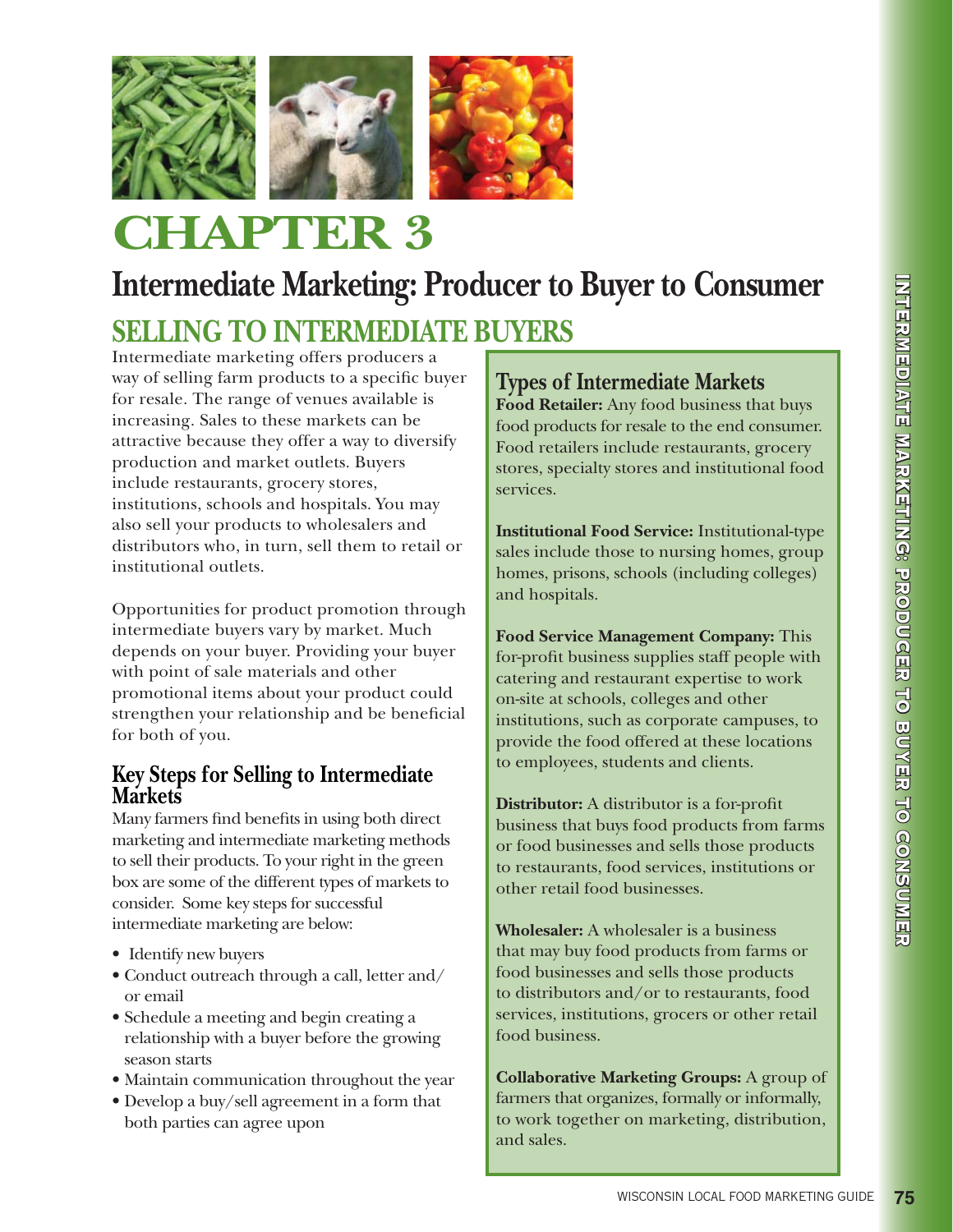# **Building Buyer Relationships**

Pay attention to the details that may help you build a strong, long-term relationship.

#### **Gauge Interest in Local Food Products**

- Does the buyer currently purchase local foods? Have they had success with other local growers? If so, they may be interested in purchasing more local food products.
- If they have not purchased local food before, find out what has sparked their interest to consider it. Are they responding to customer demand, looking for less expensive products or wanting to support the local economy?
- What products are they looking for? What quantities do they require? What price are they willing to pay?

#### **Outline Benefits of Purchasing Local Food**

- Local food can enhance restaurant or store promotional efforts and generate customer interest and loyalty. Consumers are becoming more aware of the wealth of food choices available and the benefits of eating fresh, flavorful, locally sourced food.
- Schools and institutions can help meet goals for providing healthy food choices by sourcing foods locally.
- Local farmers can produce specialty crops not available from the usual distributors which supply restaurants, grocery stores or institutions. Particularly in rural areas, access to foods other than mainstream products is limited.
- Local food can be competitive, if not in price, then in quality.

#### **Share What Products You Have to Offer**

- Provide product samples when possible. In the initial meeting before the growing season, bring samples of your packaging, labels, farm information, in-store or restaurant materials.
- Have your price goals established before approaching the buyer. To learn more about setting prices, read the farmer profiles in this chapter. Refer to page 17 for details on pricing strategies.
- Provide descriptions of products you currently produce. Ask what other products may interest the buyer.
- Prepare a product availability sheet for the buyer to keep as reference.

## **Meet with the Buyer, Build a Relationship**

One of the most important aspects of the local food movement is creating relationships with your buyers. Find out the name of the chef, department buyer, institutional buyer or distributor, and schedule a meeting. Begin your conversation by determining buyer interest in purchasing local food products and ask questions to find out how you could best work together.

### **Asking and Answering Questions**

Be prepared to talk about your farm and specific details about your  $product(s)$ . In addition to your product availability sheet, be prepared to answer or discuss:

- Can you deliver? What day and time?
- Is your delivery refrigerated?
- If not refrigerated, how soon after harvest can you guarantee delivery?
- What time of day and day of week can you deliver?
- Will someone from your farm unload the truck, or does our staff unload the truck?
- Will your delivery driver take a background check?
- Do you have liability insurance?
- Do you have training in post harvest handling?
- Do you have any food safety training or certificates?

Questions to ask a potential buyer:

- What types of produce do you prefer?
- What is your billing process like?
- Do you have a goal for sourcing a certain percentage of your food locally?

#### **Product Availability Sheets**

It is a good idea to bring a product availability sheet, like the example on the next page, to quickly illustrate your product offerings. An informational sheet should cover:

- Quantity of product per week
- Price
- Size and packaging
- Number of weeks product will be available
- Quality standards
- Ordering and delivery schedule

 $\mathbb{R}$